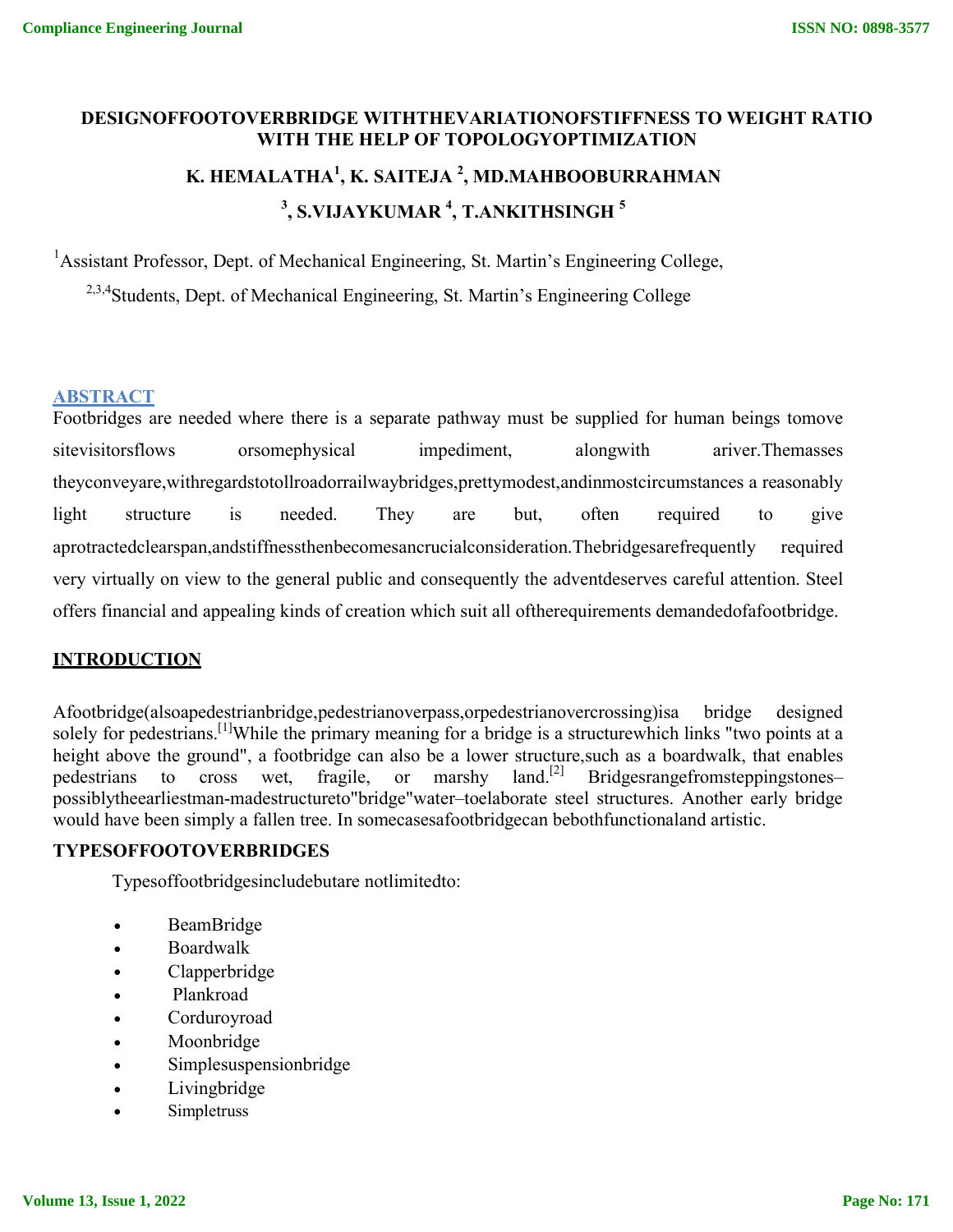#### **PROJECTDESIGN**

CATIA(ComputerAidedThree-dimensionalInteractiveApplication)isamulti-platformCAD/CAM/CAE commercial software suite developed by the French company Assault Systems.Written in the C++ programming language, CATIA is the cornerstone of the Assault Systemsproductlifecyclemanagement softwaresuite.

CATIAcompetesintheCAD/CAM/CAEmarketwithSiemensNX,Pro/E,AutodeskInventor,andSolidEdgea s well asmany others.

| Developer(s)    | DassaultSystems           |  |  |  |
|-----------------|---------------------------|--|--|--|
| Stablerelease   | V6R2011x/November23, 2010 |  |  |  |
| Operatingsystem | Unix/Windows              |  |  |  |
| Type            | CADsoftware               |  |  |  |
| License         | Proprietary               |  |  |  |
| Website         | WWW.3ds.com               |  |  |  |

#### **MEASUREMENTS:**

| <b>MEASUREMENTS</b> | <b>VALUES</b>    |  |
|---------------------|------------------|--|
| Length              | 30 <sub>m</sub>  |  |
| Width               | 5m               |  |
| Height              | 3m               |  |
| Thickness           | 0.3 <sub>m</sub> |  |
| Force               | 41678N           |  |

#### **DESIGN:**

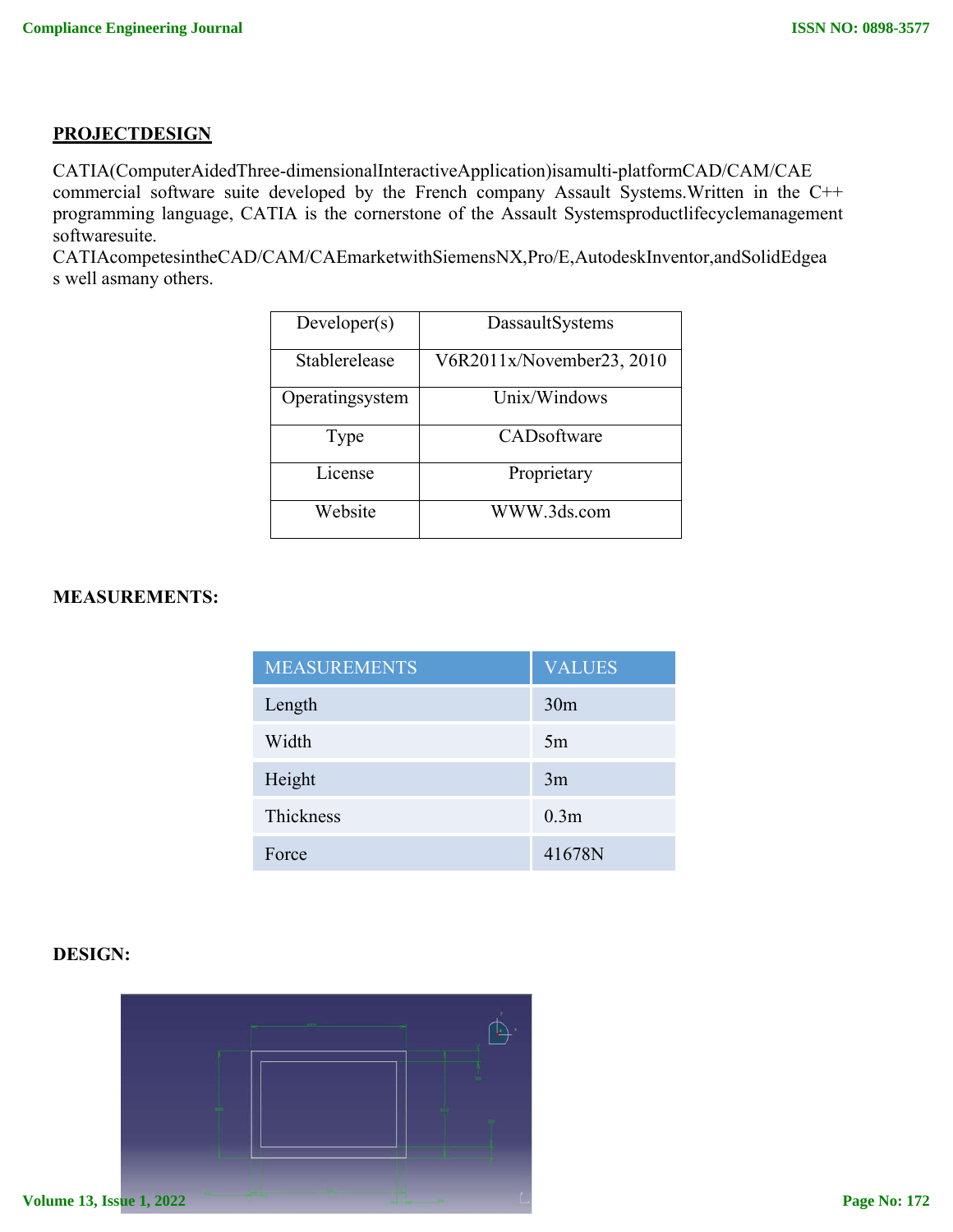# **Pad(extrude):Pocket(hole):**





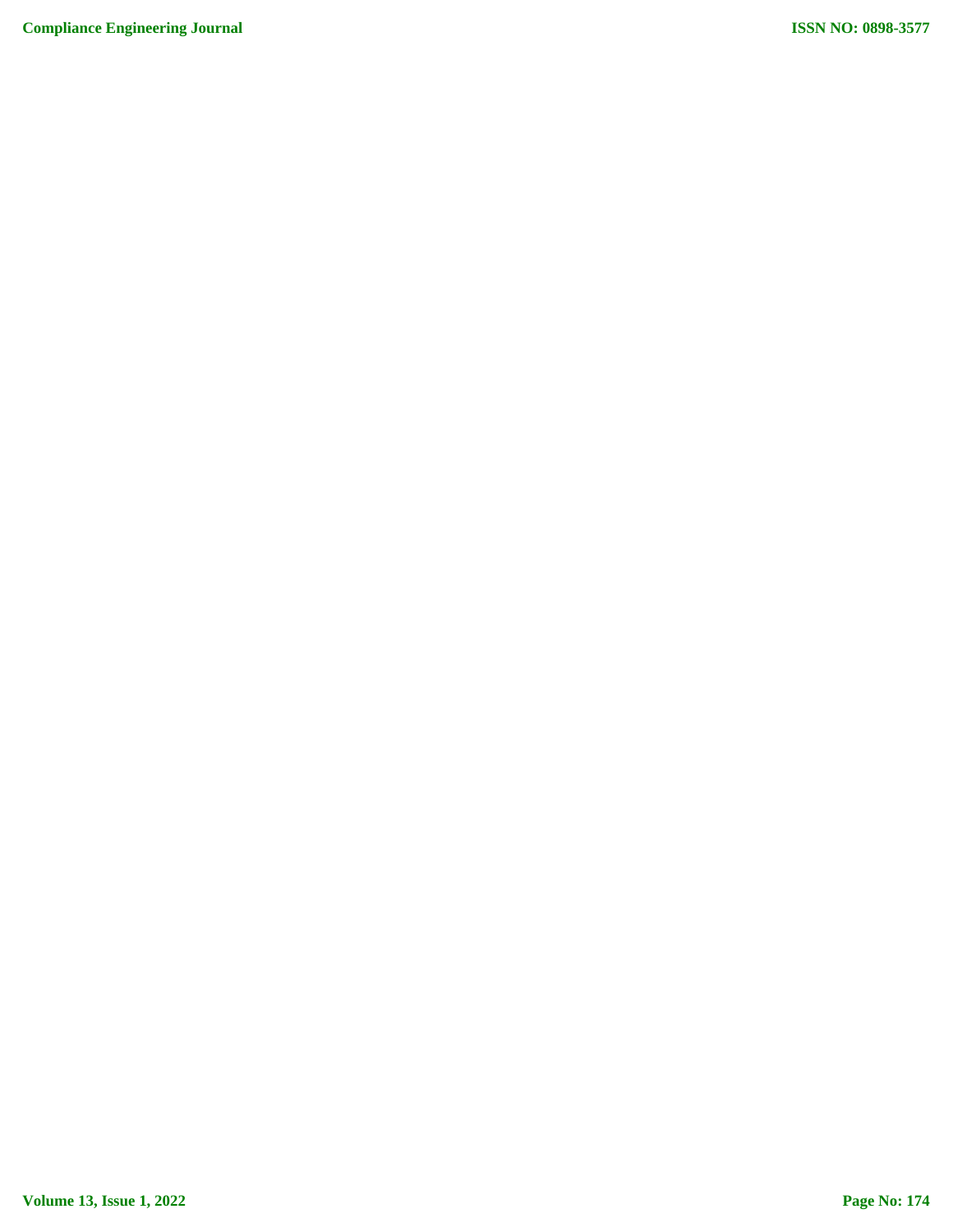### **PROJECTIMPLEMENTATION**

### **ANALYSINGEXPERIMENTALDATA:**

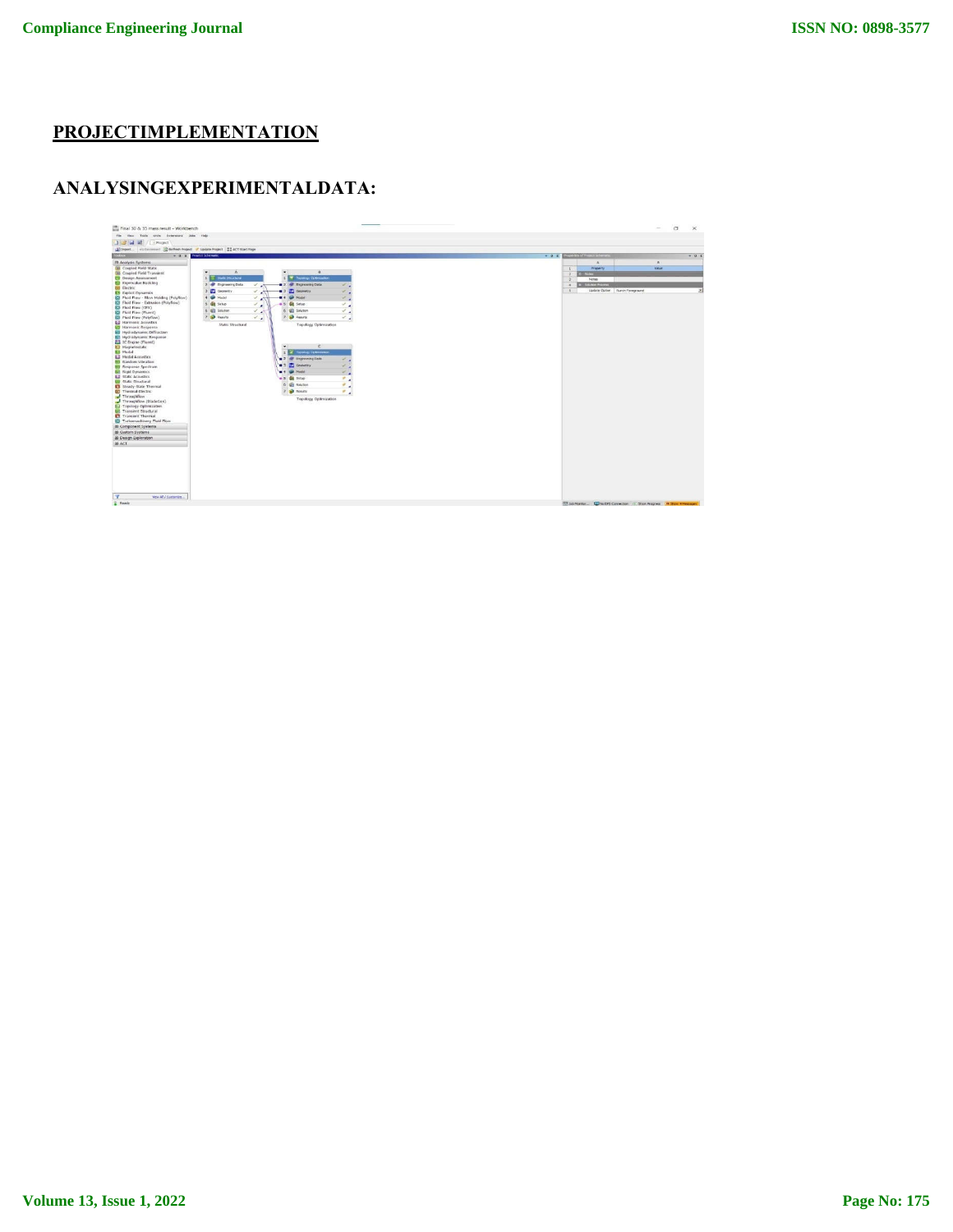### **MESH:**



### **FIXEDSUPPORT:**

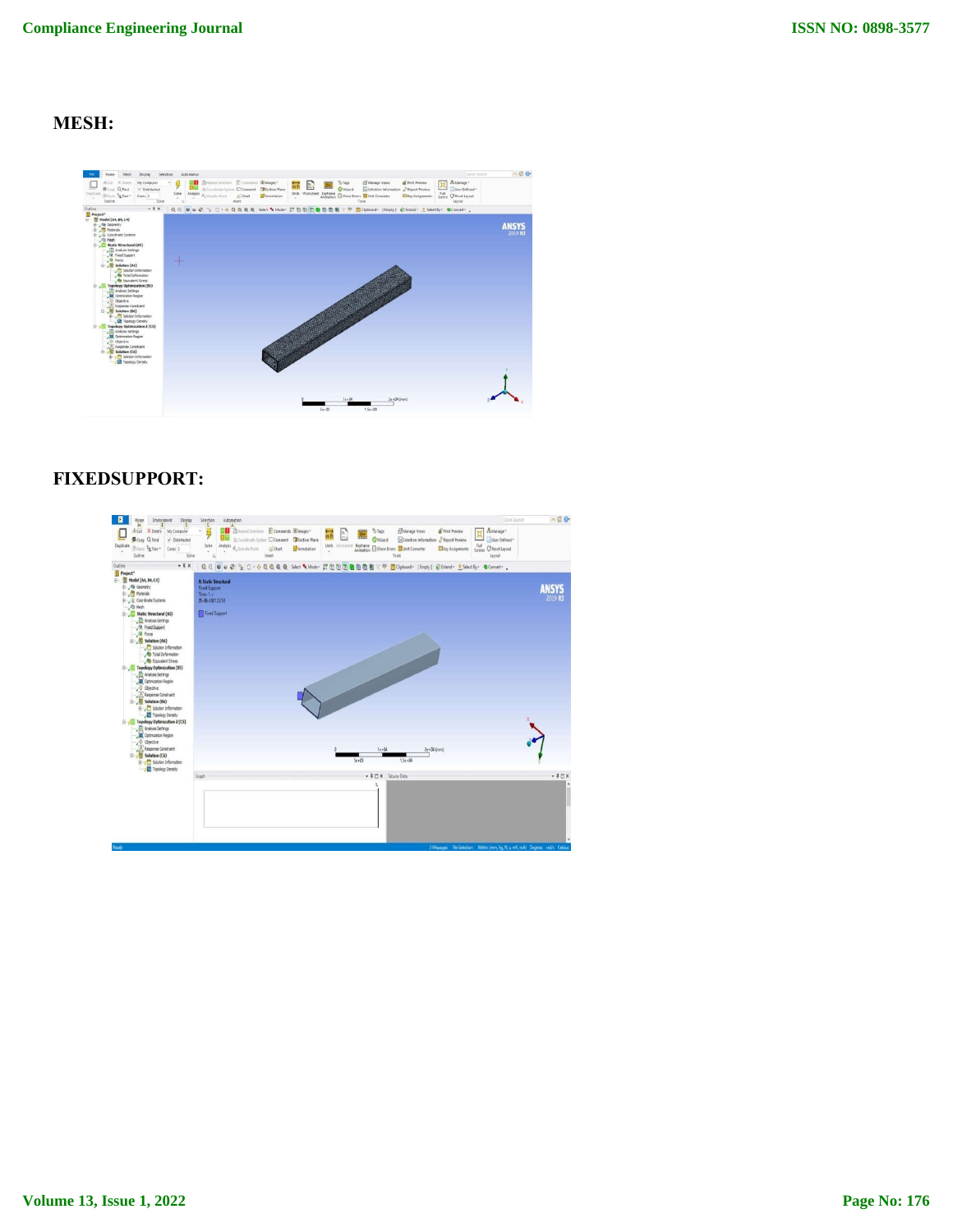### **LOADACTING:**

Average weightxNo.of peoplexGravitational force=

Force(Load)85kgs  $x 50 x9.81 = 41678N$ 

Force(Load)=Deformation41678

N =0.0085297ra

### **FORCE:**

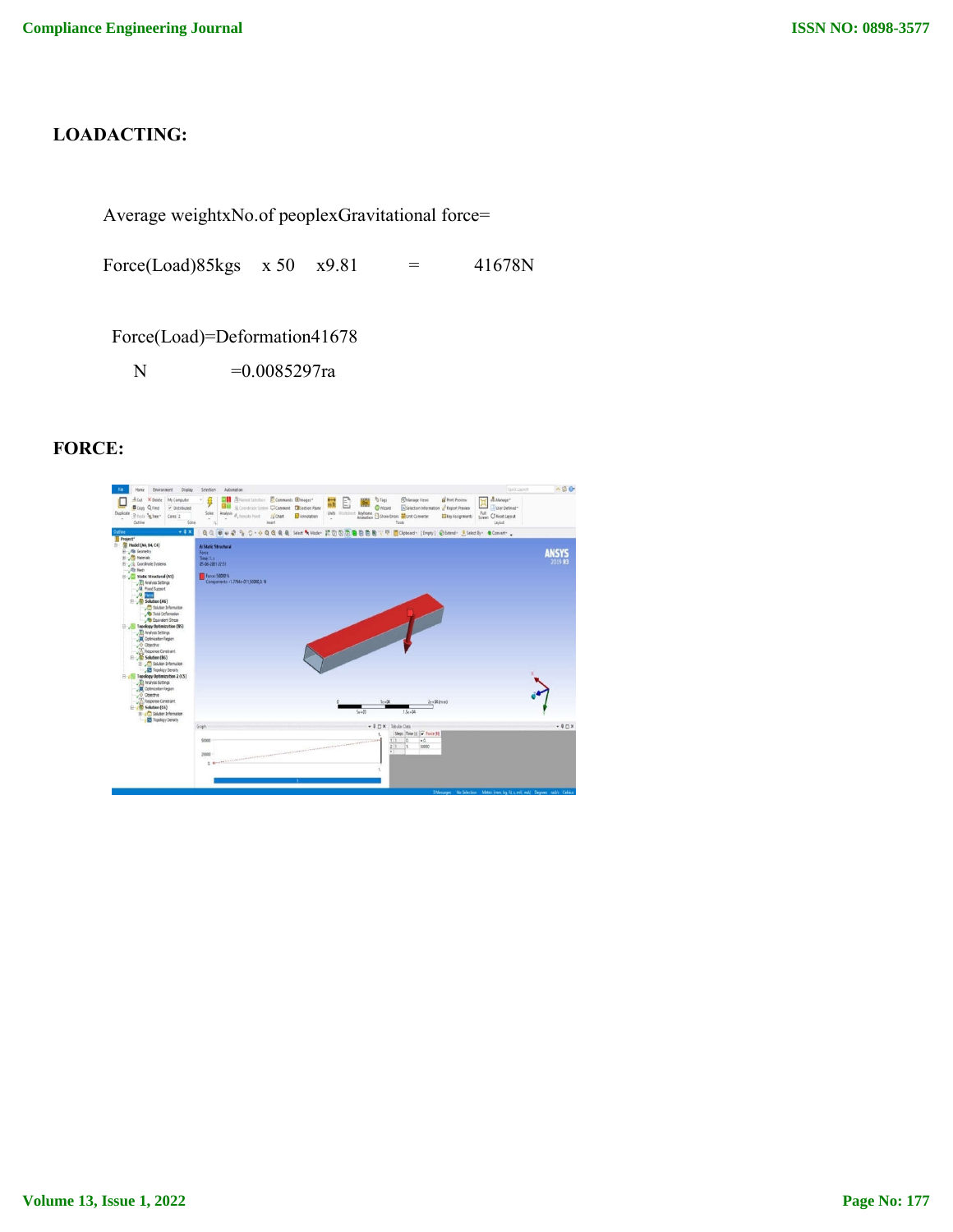## **EQUIVALENTSTRESS:**



# **TOTALDEFORMATION:**



### **DEFORMATIONSAMPLES:**

| <b>LOAD</b> | <b>DEFORMATION</b> |
|-------------|--------------------|
| 40000N      | 0.0081863          |
| 42000N      | 0.0085956          |
| 44000N      | 0.0090049          |
| 46000N      | 0.0094143          |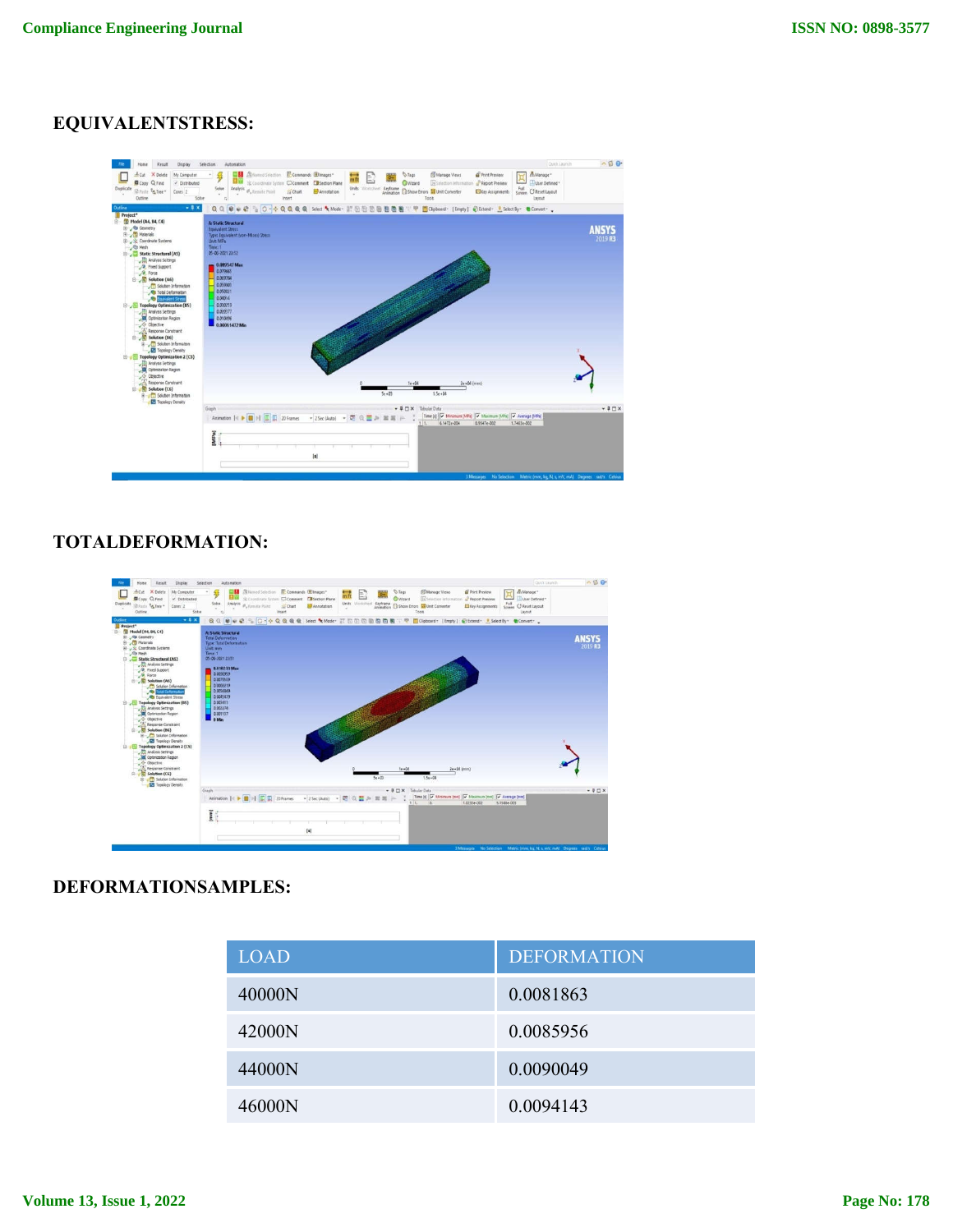| 48000N | 0.0098236 |
|--------|-----------|
| 50000N | 0.010233  |

### **TOPOLOGYOPTIMIZATION:**

Thestudyoftopologyoptimizationismakingdifferenceinweight(mass)withoutanychangeindimensions.

Removal of excess material where there is no stress acts on it,i also called topology

optimization.Itisalsousedto reduce theweight(mass) in case ofgettinggoodperformance.

### **OPTIMIZATIONREGION:**

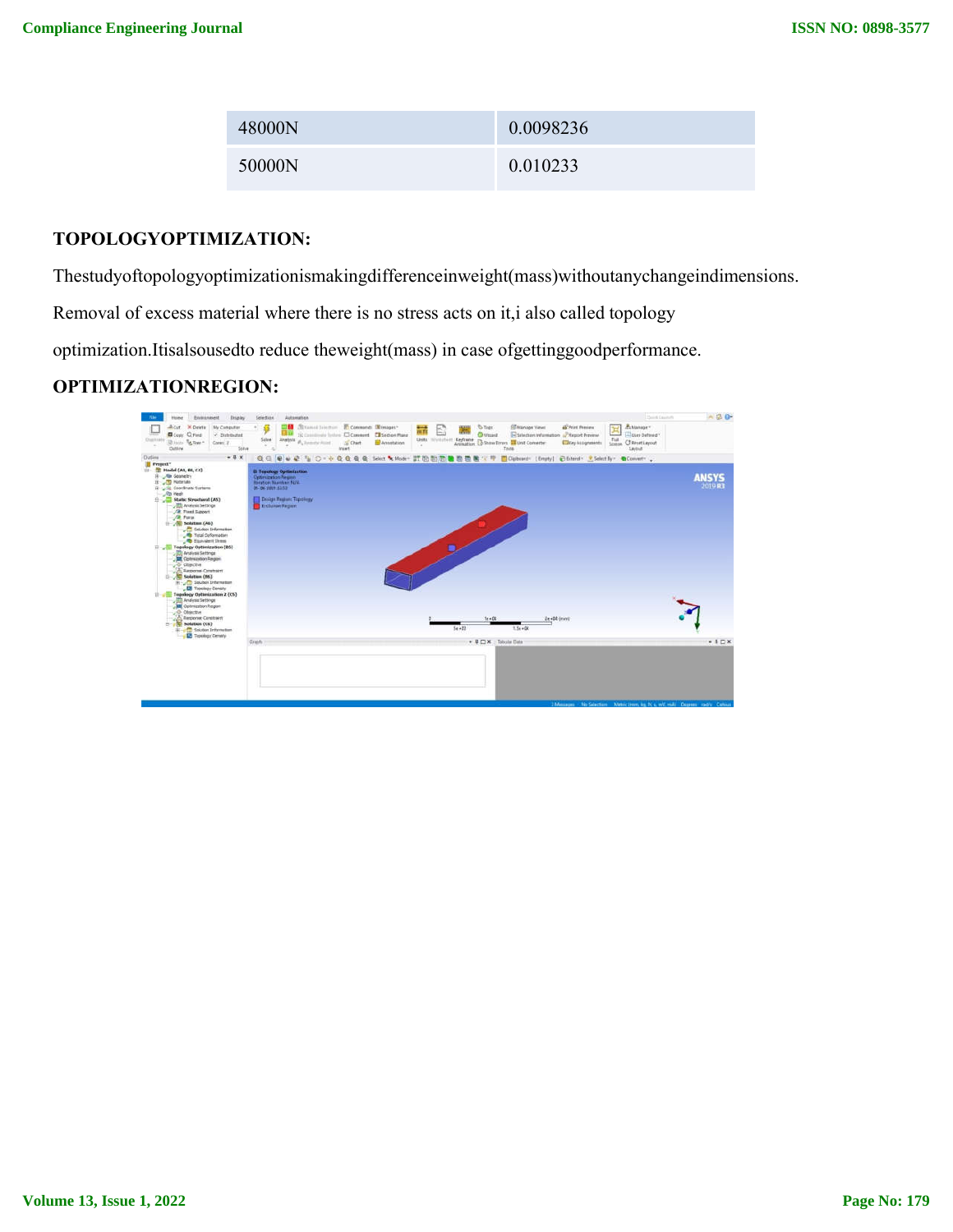### **RESPONSECONSTRAINT:**



### **TOPOLOGYOPTIMIZATIONRESULT:**

| S.NO | <b>MATERIAL</b>     | <b>DENSITY</b> | <b>RESPONSEC</b> | ORIGINAL    | <b>MASS</b>                                            | PERCENTAGE                          |
|------|---------------------|----------------|------------------|-------------|--------------------------------------------------------|-------------------------------------|
|      |                     |                | <b>ONSTRAINT</b> | <b>MASS</b> | <b>AFTER</b><br><b>TOPOLOGYOPTI</b><br><b>MIZATION</b> | OF<br><b>MASS</b><br><b>REDUCED</b> |
|      | Structural<br>steel | 8654.9kg       | 30%              | 1537.15kg   | 868.88kg                                               | 43.408%                             |
| 2.   | Structural<br>steel | 8654.9kg       | 35%              | 1537.15kg   | 919.06kg                                               | 40.208%                             |